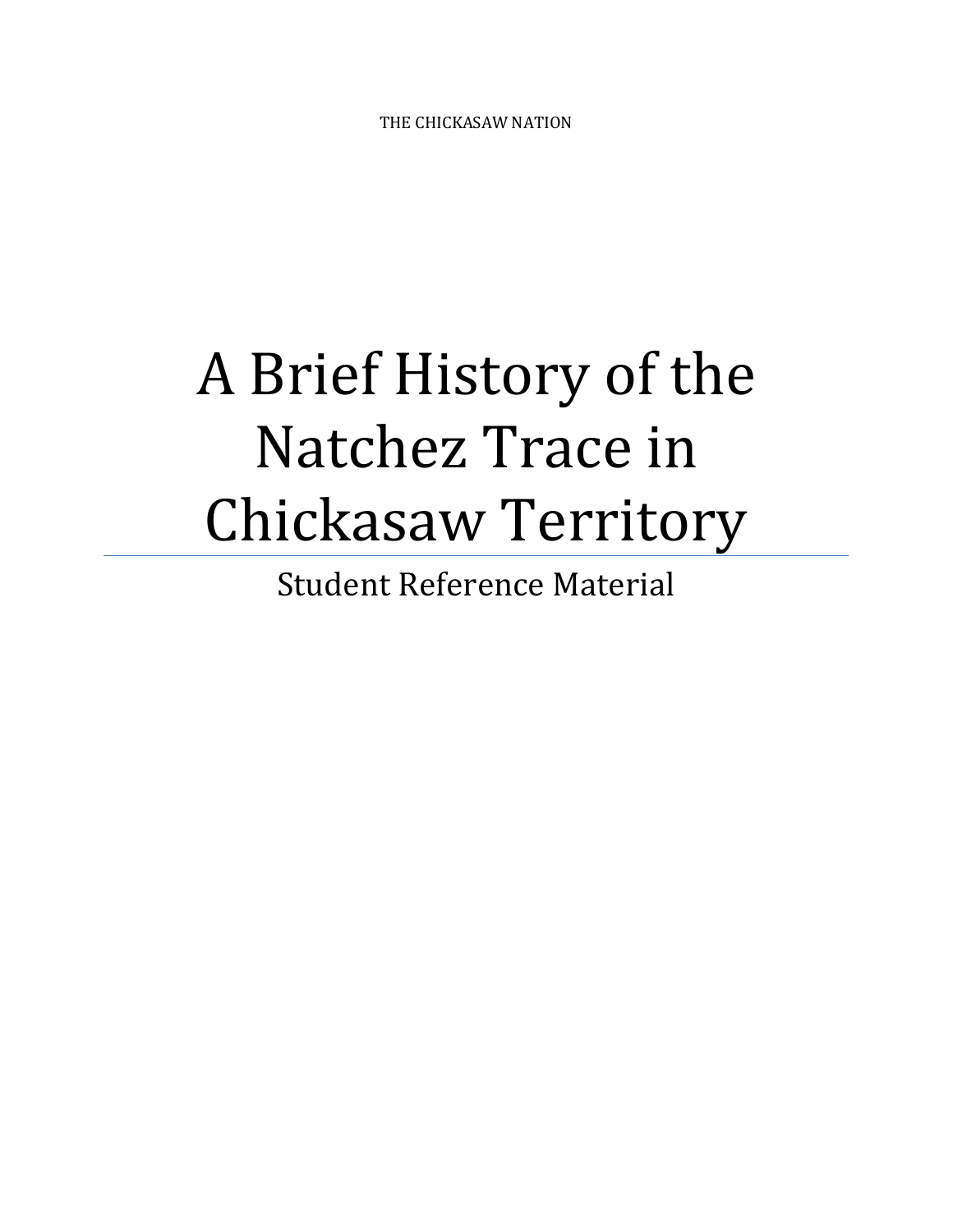## PAPER ORGANIZED WITH POWERPOINT

[*Slide 1*] - On screen as students enter the class.

[*Slide 2*] - The Natchez Trace you see today is only a paved, symbolic representation of its original form when the Chickasaws lived in northeastern Mississippi, northwestern Alabama, western Tennessee and western Kentucky. The Natchez Trace was a series of old, complex trails that were used from ancient times to the 19th century. Over the years, the Natchez Trace served many interests, from prehistoric trade to traveling European settlers. The Natchez Trace led through Choctaw and Chickasaw lands, passing through Tupelo, Mississippi, on the way to Nashville, Tennessee. Chickasaws often guided and traded with settlers along the way. Around the time of the War of 1812, the Natchez Trace was used as a post and military road (Atkinson, 2004). From 1824 to the signing of the Treaty of Pontotoc Creek in 1832, use of the Natchez Trace decreased considerably due to the development of new towns and roads by the American government and expanding American settlement (Phelps 1949).

[*Slide 3*] - The exact age of the Natchez Trace is unknown, but this prehistoric trading path is only one of many that were present in the southeast that aided the transport of information and goods quickly over long distances. The resources do not exist to find out how early this particular road network first came into use, but sites dating back to the Paleo-Indian period (12,000-7,000 B.C.) are not uncommon in many areas, especially near the Tennessee River. Archaic (7,000-1,000 B.C.) sites are also abundant along many areas of the Trace (Mississippi Department of Archives and History: Historic Resources Inventory Database 2014). Groups of people during the Paleo-Indian and Archaic periods were primarily hunters and gatherers who followed seasonal settlement rounds, slowly moving across the landscape through different ecological zones to exploit resources at different times of the year (Anderson and Sassman, 2012; Bense, 1996).

[*Slide 4*] - During the Late Archaic and Woodland (1,000 A.D.-1,000 B.C.) periods, populations began to become sedentary. Conical burial mounds began to be constructed to bury higher status individuals. Horticultural techniques were also being developed at this time, and populations grew quickly. Intensive agriculture was not yet in use, but small scale family/group food plots rendered long range seasonal movement rounds less important. Pharr Mounds is a proper example of an Early and Middle Woodland mound center whose population likely used this prehistoric trade route to connect with groups to the southwest and northeast. *While people lived in and around the Pharr Mounds site, it was also a very important ceremonial center. Ritual activities took place and important leaders were buried within the mounds with exotic trade goods such as copper from around the Great Lakes, mica from the Appalachian Mountains and marine shell from the Atlantic coast and the Gulf of Mexico.* 

[*Slide 5*] - During the Mississippian period (1,000-1,500 A.D.), populations continued to grow, intensive agriculture began and strict social stratification developed, becoming what is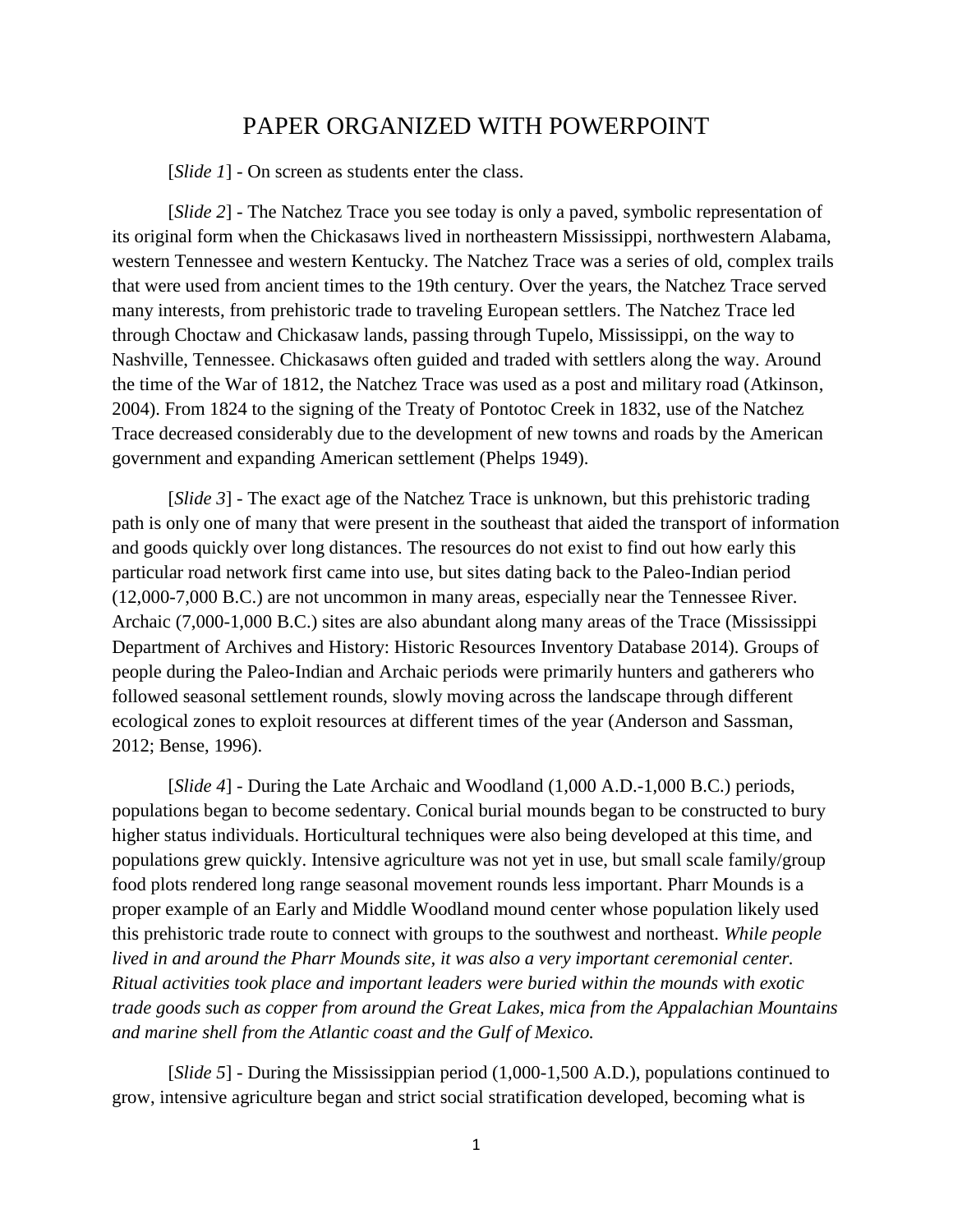called chiefdom level societies. Mounds began to be built with flat tops, referred to today as platform mounds. These platform mounds were used as structures for religious buildings and dwellings of elite citizens, while commoners lived in small hamlets in the surrounding country side. One example of a Mississippian site located near this ancient trade route is Bear Creek Mound (Anderson and Sassman, 2012; Bense, 1996; Steponaitis, 1986). *While most know of the Bear Creek site being a Mississippian mound center, archaeologists have shown that people lived in that specific place for a very long time. Evidence of occupation all the way back to the Paleo-Indian era has been found here. Even though now you only see the mound underneath the ground archaeologists were also able to show that during the Mississippian period there was also a small village surrounding it. People would use Bear Creek along with the Natchez Trace to travel, trade, hunt and share information.* 

[*Slide 6*] - Between the late 1300s and the de Soto exploration in 1540, much of the southeast saw drastic changes in social organization. Many of the chiefdom level societies fragmented due to social unrest and disease. As groups moved across the landscape, they formed what early explorers in the 16th and 17th centuries noted as tribal societies (tribes) such as the Choctaw, Creek, Chickasaw and Seminole peoples who no longer built mounds or maintained such a high level of social stratification (Ethridge, 2010). *Take a second to look at the different tribes scattered across the southeast. All of these tribes, with the exception of the Cherokees and Natchez, spoke dialects of the Muskogean language group. This tells us that at one time many of these groups spoke the same language. When people share the same language they also commonly share many cultural similarities such as social organization.*

[*Slide 7*] - In northeast Mississippi Chickasaw villages such as *Chokkilissa'* (Old Town) and sections of the Coonewah Ridge settlements grew along the Natchez Trace. Chickasaw villages were built high on ridge tops overlooking floodplains for protection and the ability to exploit both wetland and upland resources for food. From these locations, the Chickasaws used the Natchez Trace as a trading path and trail for exchanging information quickly. Once the Natchez Trace reached historic Chickasaw villages it branched off like the roots of a tree leading to different villages and homes of important leaders of the tribe (Atkinson, 2004). *As you can see from the map the Chickasaws were located in northeast Mississippi and their villages were centered around what is today Tupelo, Mississippi. As stated, once you entered the area of the main Chickasaw settlement, the Natchez Trace split off leading to different villages then coming back together as you exited. The Chickasaws lived in four major settlement areas: Old Town (blue), Long Town (red), Yaneka (yellow) to the south and the Coonewah settlements (green) just to the west.* 

[*Slide 8*] - At the end of the  $17<sup>th</sup>$  and beginning of the  $18<sup>th</sup>$  centuries, the old Native American trading path became an avenue of commerce for European and American traders. After the French founded the city of Natchez, Mississippi, in 1716, and New Orleans, Louisiana, in 1718, traders, farmers and others known as Kaintucks would sail their goods down the Mississippi River and its tributaries to either of these cities to sell their goods and their boats,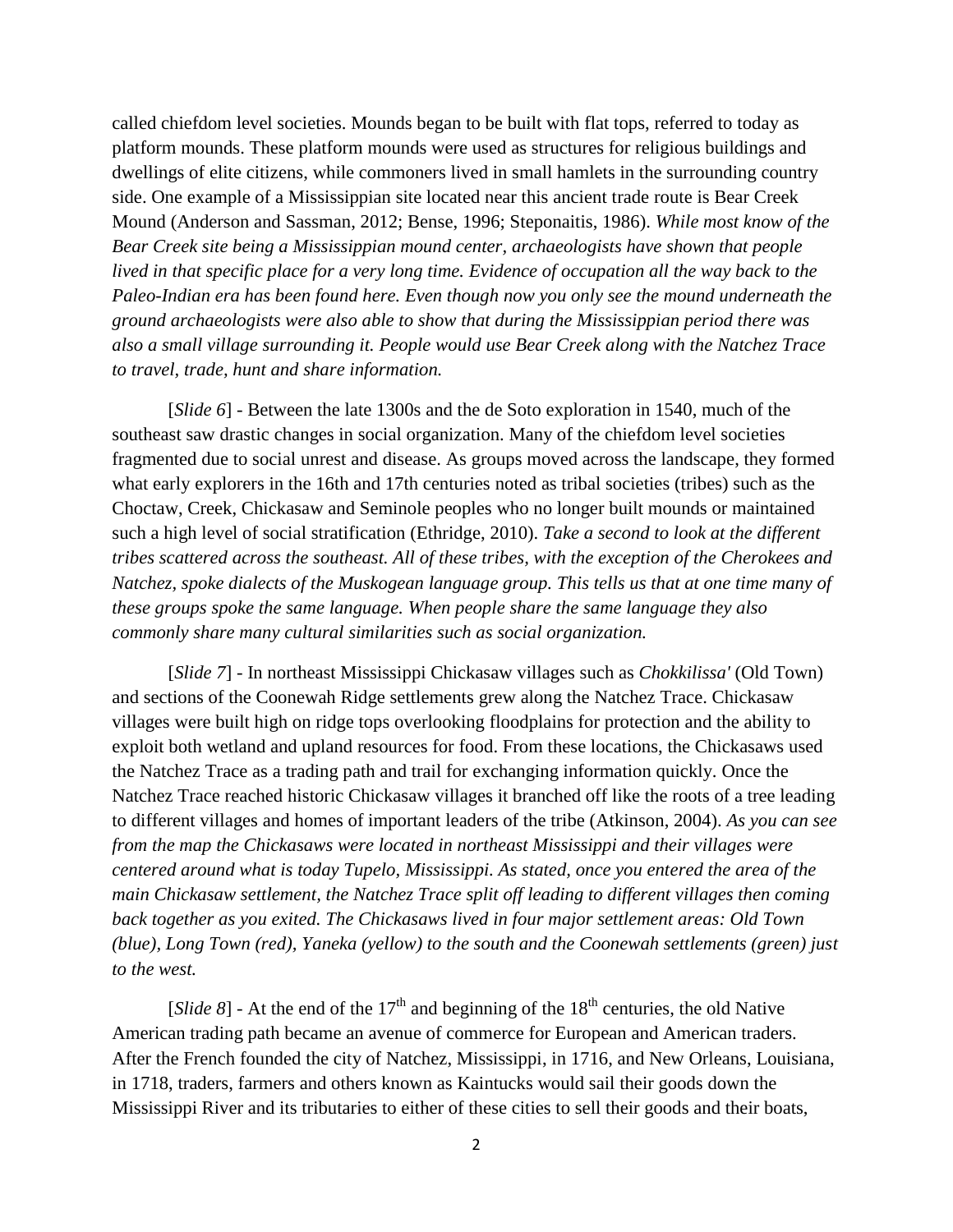which were useless for travel north against the strong Mississippi River current (National Park Service [NPS], 2014).

[*Slide 9*] - After selling their wares and boats, these traders would trek up the Natchez Trace from the Natchez District through Choctaw and Chickasaw territory, then on to their respective homes. Before returning to their homes, travelers would often stop in present-day Nashville at Fort Donelson, which was established in 1779. The forest was very dense between Natchez and Chickasaw territory. There were many side trails one could easily get lost on, and it was a good idea to have a guide to increase the chances of reaching Chickasaw territory safely (Phelps, 1949). After the Natchez were defeated by the French for revolting at Fort Rosalie in 1729, it is possible that many Natchez warriors and their families traveled northeast along the Natchez Trace into Chickasaw territory, where they were absorbed by the Chickasaws and other southeastern tribes (Atkinson, 2004).

[*Slide 10*] - After the American Revolution, American traders began pouring into Chickasaw territory via the upper trading path and the Natchez Trace, and settlers began to trespass on Chickasaw lands northeast of the Tennessee River. In 1800, the American government also asked for permission to use the Natchez Trace as a post road connecting Nashville to the Natchez district and to establish permanent stands within the tribes' boundaries, so shelter, food and other goods could be provided. At that time mail and other material took a long time to deliver, as it had to be shipped by river along with goods to be sold in the trade markets (Atkinson, 2004; Phelps, 1949). Having a post road with a direct line to the region would make communication faster and easier. The Chickasaw Nation did not consent to American-owned stands in their territory, stating that Chickasaw citizens within tribal boundaries should have the economic opportunity to create stands which would cater to travelers' needs. It is also important to note that settlements sprang up around many of the stands including Colbert's Ferry. These settlements provided jobs to Chickasaws, who could hunt game, grow crops and produce goods to sell to travelers. In 1801, with permission from the Chickasaws, the United States military improved much of the Natchez Trace so it could accommodate more travelers, and in 1805 the governor of the Mississippi Territory mentioned the importance of stands being placed along the Trace about a day's walk apart. By 1812, there was a stand almost every 10 miles; however, there is very little documentation about their exact locations (Phelps, 1949). Many stands along the Natchez Trace were not originally set up as such, but instead began as the homes of individuals who happened to live along the road and who would feed, supply and lodge travelers along their journey. Many stands were operated by Native Americans in their respective territories or were owned by European men who had married into the tribe (Phelps, 1949). There is little documentation about individual stands other than names, but one establishment, Colbert's Ferry, stands out more than the others.

[*Slide 11*] - The Treaty of Hopewell was signed in 1786 and set the boundaries of the Chickasaw Nation until the first secession treaty of 1805, but Hopewell also required a stand to be constructed along the Tennessee River to aid traders, travelers and the mail to be ferried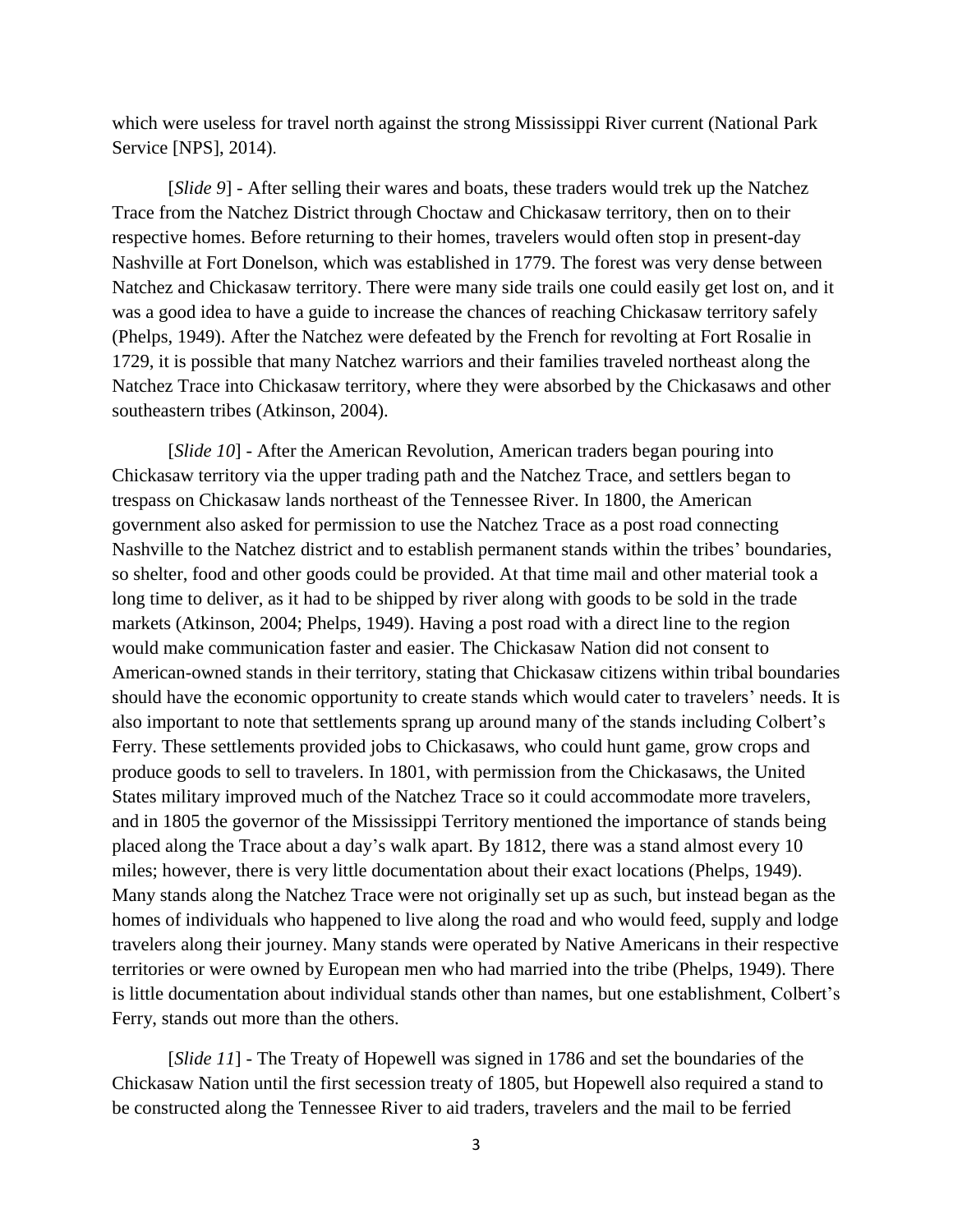across the large body of water. Originally Levi Colbert, a brother of George Colbert, maintained a ferry further north at the mouth of Bear Creek, but when the military began improving the road the ferry was moved to the south (Atkinson, 2004).

[*Slide 12+13*] A house was built, but not completed, by the United States military for George Colbert, along with a boat. Colbert's Ferry operated from about 1800 to 1819 and is one of the most well-known stands located on the Natchez Trace, because it was one of the only places to cross the Tennessee River. George finished the home in 1805 and provided supplies and places to sleep to weary travelers (Atkinson, 2004; Phelps, 1949). The stand was primarily operated by George and two of his wives, while his third wife operated a tavern located just west of present-day Tupelo. Both sons of James Logan Colbert, along with their other brother William, were very influential members of the tribe and even as European/Chickasaw descent maintained Chickasaw affairs at different times. George was principle *minko'* or leader of the Chickasaw Nation from about 1800 to 1812 and therefore did not always maintain the stand personally. Colbert's Ferry was a very busy place leading up to the War of 1812 and the Creek Civil War (Redstick War). During this time American settlers were encroaching on Chickasaw lands east of the ferry and killing Chickasaw cattle (Atkinson, 2004). George moved back to the primary Chickasaw settlements around 1812 to help his brother William protect the villages from Creek attacks.

[*Slide 14*] - In 1814, James Robertson maintained 40 Chickasaw warriors along with American military at Colbert's Ferry to protect the ferry, the U.S. mail and the Natchez Trace from Creek attacks. The War of 1812 lasted from 1812 to 1815 which involved military conflict between the United States, the United Kingdom of Great Britain and Ireland, its North American colonies and the Native American allies. During the War of 1812 there were two historical crossings at Colbert's Ferry. In 1814, General Andrew Jackson needed to move his army, including cavalry, from Nashville to the southwest to fight in the battle of New Orleans. While the entire army did not cross on the way to New Orleans, his cavalry did. Many Chickasaws also volunteered to fight with Andrew Jackson at New Orleans. After the battle Andrew Jackson moved his entire military back up the Natchez Trace to Nashville, crossing at Colbert's Ferry. Some sources claim that George Colbert charged up to \$75,000 for the military to cross the Tennessee River (Atkinson, 2004; Phelps, 1949).

[*Slide 15*] - After 1816, travel along the Natchez Trace, at least between Nashville and Chickasaw territory, declined dramatically. No longer was the Natchez Trace the only road leading into the Old Southwest. Populations were growing, resulting in the establishment of new towns and roads on land which previously belonged to Native American groups, such as the Chickasaw, Choctaw and Muscogee (Creek) (Phelps, 1949). In 1816 the Chickasaw Nation relinquished all land north and east of the Tennessee River, as it was already riddled with unwanted settlers. Again in 1818, the Chickasaw Nation ceded more land. All stands owned by Chickasaws in this area closed, and its residents moved back into Chickasaw territory. New roads were nothing new to the Chickasaw. Gains Trace, one of the earliest new roads, was built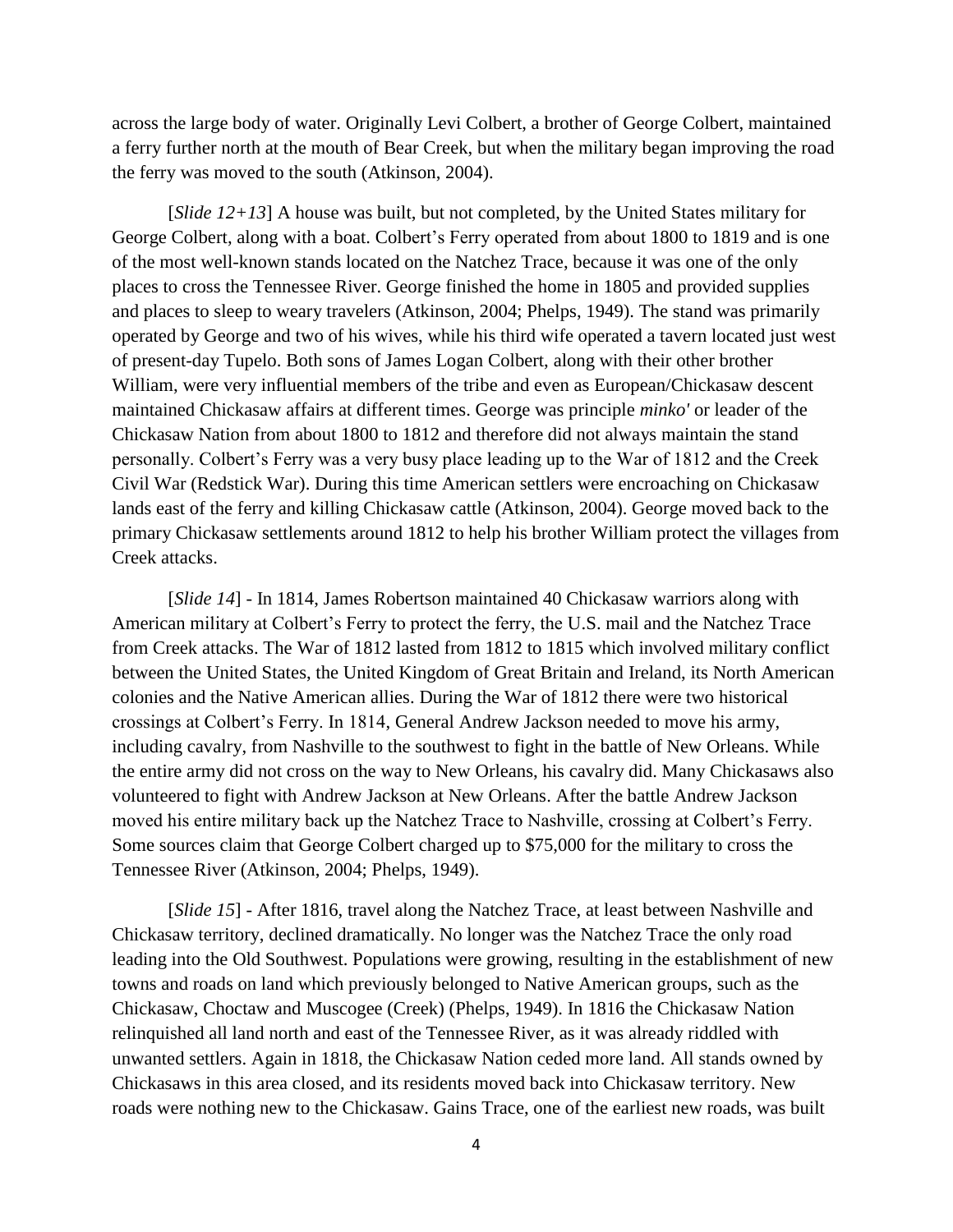in 1809 and connected areas north of Bear Creek on the Tennessee River to the head of the Tombigbee River, where Levi Colbert's Cotton Gin Port was developing (Phelps, 1949). While Gains Trace helped the tribe economically, other new roads had a negative impact.

[*Slide 16*] - As Chickasaws moved out of their previous homeland, prospecting companies made their way into the area and established the town of Florence in 1818 (Phelps, 1949). Once this town was established, the U.S. government decided that mail would no longer run along the Natchez Trace from Nashville to the Chickasaw Nation, but rather from Nashville to Columbia, Tennessee, then on to Florence, Alabama, where it would bypass Colbert's Ferry and head southwest to Natchez, Mississippi, by way of Buzzard's Roost, a stand that was owned by Levi Colbert and run by his son-in-law. Further changes came rapidly, and soon the entire Natchez Trace in Chickasaw country would be bypassed. The Jackson Military Road was approved and constructed between 1816 and 1820. This road ran from Columbia, Tennessee, to Columbus, Mississippi, and then on to Madisonville, Louisiana, located just northwest of New Orleans. Although there was still some travel along the Natchez Trace in Chickasaw country, the demand for the many stands to be constructed declined, and many closed their doors after 1821. While many of these new roads were constructed, American settlers poured into the new areas creating many new communities in Alabama and in Mississippi just to the east and south of Chickasaw Territory (Phelps, 1949). It would only take seven more years until the state of Mississippi would unjustly extend its laws over Chickasaw people, overlooking tribal law. Four years later in 1832, Chickasaws relinquished the remainder of their homeland and were forced to remove west into Indian Territory with the other southeastern tribes. Once tribal law was discarded Chickasaws could no longer control who entered their territory, which may be one of several factors which eventually led to the Chickasaws' removal (Atkinson, 2004).

[*Slide 17*] - The history of the Natchez Trace in Chickasaw Territory is ancient and complex. These iconic trails were used by Native Americans for the transmission of goods and information from one place to the other. During the later years, the Natchez Trace was used as a post and military road. The Chickasaws benefited economically from the high traffic by maintaining stand communities where they could hunt, fish, make goods and provide lodging for weary travelers. The number of stands in Chickasaw territory grew substantially, from one in 1797 to seventeen in 1821, before many closed their doors due to the growing population of settlers (Phelps, 1949). These settlers established new towns and roads linking their communities and navigating around what was left the Chickasaw territory. The old Natchez Trace paths and communities are commemorated today by an approximate 444 mile long paved National Park Service parkway that extends from Natchez, Mississippi, to Nashville, Tennessee, but the Natchez Trace's full heritage extends much farther through time and space than that simple roadway may suggest.

[*Slide 18*] – End